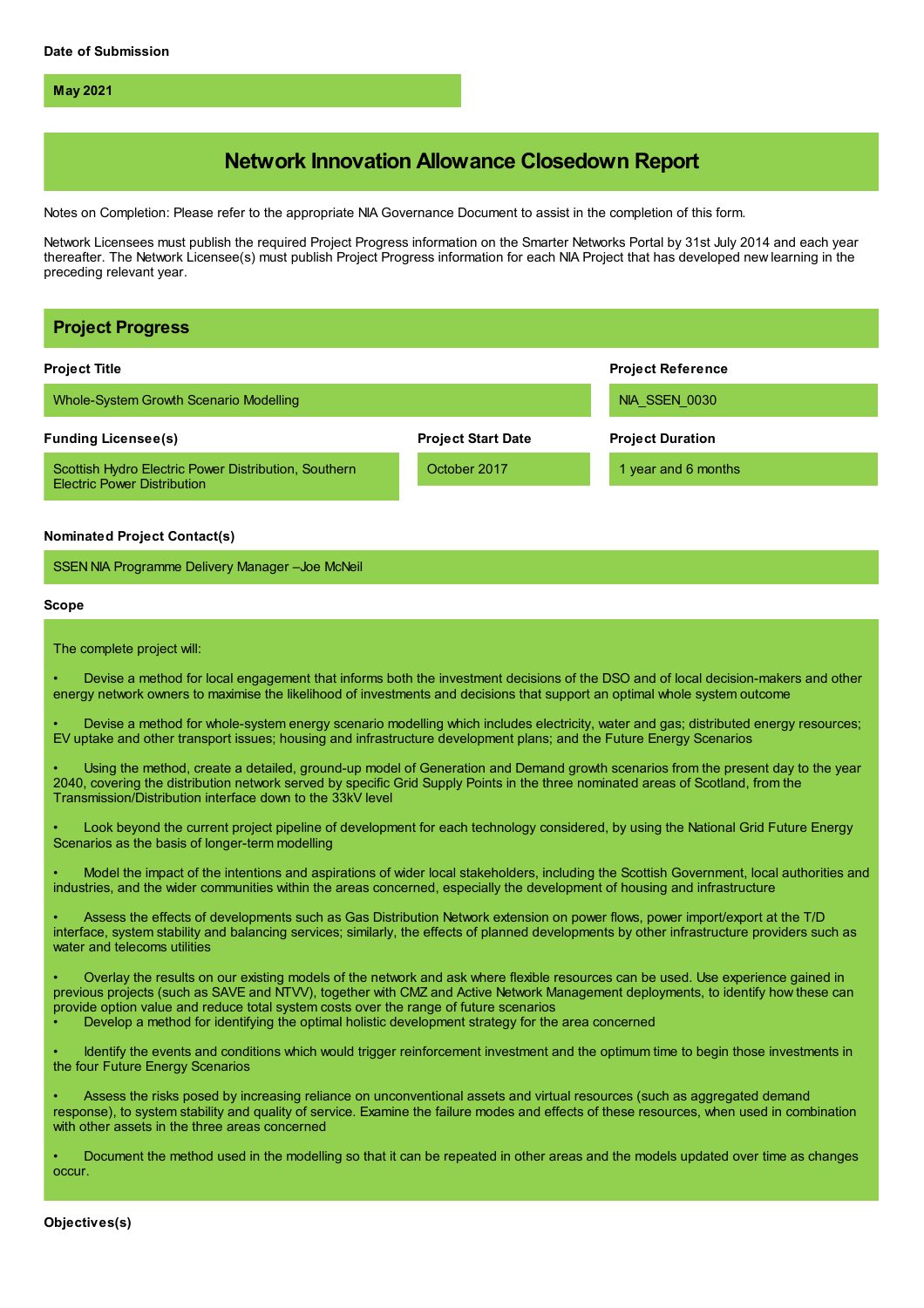1. 1 Understand the possible patterns of change over a two-decade horizon in the distribution networks served by three GSPs in the nominated areas

2. 2 Create a whole system modelling method, and subsequently three specific area models, for anticipating the impact of these changes and the options for responding to them, in various local Future Energy Scenarios

3. 3 Demonstrate a method that allows the two-way transfer of knowledge and understanding between network operators and those that make investment decisions in the areas served by the network, to facilitate efficient whole system planning

4. 4 Apply learning from projects in other regions to assess their value for reducing overall system costs and risks in the three areas, and to identify investment triggers for network improvements.

#### **Success Criteria**

A whole-system method is developed which enables a ground-up model to be constructed of a distribution area, looking forward for 20 years or more, under various scenarios, which can inform investment planning and decision-making

The scenario analysis allows the company to examine the scope for applying flexible and distributed energy resources to meet the new DSO responsibilities in the areas modelled

Improved understanding is gained of whole-system factors including the extension of the gas supply network and other utility developments

Acknowledgment from local decision makers of the value of the method in allowing them to make the best decisions from a whole system perspective

Dissemination of the outputs to all stakeholders, with continuing engagement.

### **Performance Compared to the Original Project Aims, Objectives and Success Criteria**

1 Understand the possible patterns of change over a two-decade horizon in the distribution networks served by three GSPs in the nominated areas.

The whole system growth scenario model created in this project was used to create models for three separate GSPs of Islay, Fort William and Dundee. These GSPs were modelled utilising Future Energy Scenarios to forecast possible energy use changes over a 20-year period.

2 Create a whole system modelling method, and subsequently three specific area models, for anticipating the impact of these changes and the options for responding to them, in various local Future Energy Scenarios.

The whole system model formed the basis of the three foregoing GSPs being modelled. Future Energy Scenarios were used as an input into the model as well as relevant network characteristics for each of the GSPs. The GSP models can demonstrate a range of possible future impacts and provide various investment options for mitigating impacts.

3 Demonstrate a method that allows the two-way transfer of knowledge and understanding between network operators and those that make investment decisions in the areas served by the network, to facilitate efficient whole system planning.

The model was created in collaboration with a host of stakeholders including gas utilities, water utilities, local councils and numerous others. Collaboration enabled inclusion of a wide range of inputs in the model and a design suitable for use by those outside the electricity industry as well.

4 Apply learning from projects in other regions to assess their value for reducing overall system costs and risks in the three areas, and to identify investment triggers for network improvements.

Learning from the model has provided SSEN with a greater understanding of investment trigger points and has also enabled a better understanding of where smart technology interventions can be used.

An initial build of the model has been delivered in line with the original plan. Following a review of the capabilities of this model and its user interface, an opportunity was identified to improve both the usability and the functionality, by allowing the user to vary the assumptions used to calculate the projections, so that the results of changes can be seen in conversational timescales. In addition, the updated tool enables the user to optimise the output for decarbonisation or for minimum cost.

Aside from this change the main project aim, objectives and success criteria have all been met. There was no significant change from these original criteria.

### **Required Modifications to the Planned Approach During the Course of the Project**

The scope of work was extended to include an optimisation tool and a modified user interface allowing variation of the assumptions used to calculate the projections, such that the assumptions can be changed, and the results seen in conversational timescales. This work required a further two months and the budget was increased from £200k to £225k, although final spend was just over £200k.

# **Lessons Learnt for Future Projects**

1. There is an appetite from stakeholders to engage but making contact is challenging. We had successful and substantial conversations with Dundee City Council, the University of Dundee, the Lochaber Smelter and the Islay Energy Trust as evidenced in the closedown report. Approaches on a multi-lateral basis via SSEN as an existing known stakeholder were far more successful than bilateral approaches directly to companies, even where the facilities manager or energy manager was known. For each of the three areas, the following was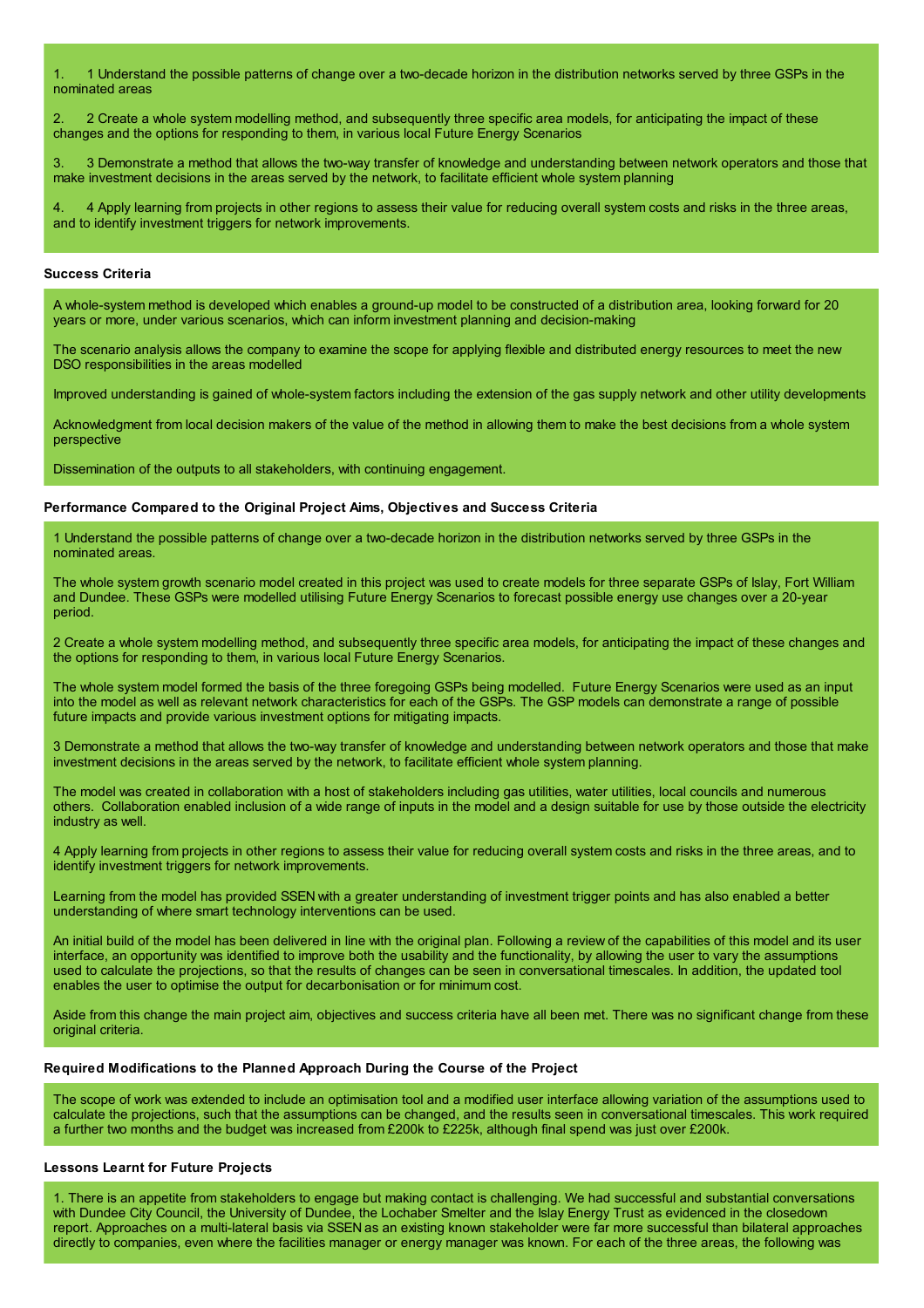a. Dundee: We contacted 35 stakeholders of which 12 responded.

b. Fort William: We contacted 30 stakeholders of which 10 responded

c. Islay: We contacted 17 stakeholders of which 3 responded

2. There is less public information available for the gas sector compared to the electricity sector. We found that there was less detailed information on the distribution network at lower pressure levels in Scotia Gas Networks' Long-Term Development statement than in SSEN's equivalent for electricity distribution.

Secondly, some of the key parameters (such as the Peak Load Factor which expresses the contribution of gas load to a 1-in-20 worst case winter's day) are only available to market participants.

3. Public data sources are available to meet the majority of the model's requirements for modelling residential demand. Ofgem issues Typical Domestic Consumption Values (TDCVs) annually, the Department for Business and Industrial Strategy (BEIS) issues gas and electricity consumption data while the government publishes household sizes as part of the Census.

4. Modelling industrial and commercial demand requires information known to SSEN and/or the industrial and commercial consumer. Whilst we have not anonymised data in the model, this could be carried out further. The model nevertheless complies with General Data Protection Regulation (GDPR) since it refers only to the legal entities which MPANs are registered to, and not the personal details of officers or contact points at those entities.

5. The Future Energy Scenarios (FES) data set at GSP level is still developing. National Grid released a data set as part of the 2018 Future Energy Scenarios which estimated peak demand at each GSP. As shown in the closedown report, it was found that this corresponds well to the actuals measured by SSEN at each GSP. In our conversations with National Grid's FES team, they agreed that this dataset is at an early stage. We suggest ongoing feedback from the project to the FES team regarding this dataset takes place.

6. Geographic Information Systems (GIS) is a vital proportioning tool. Many of the public data sources are published on the basis of postcode, Lower or Middle Super Output Area regions. The service areas of electrical distribution substations and gas pressure reduction stations do not typically match any of these regions or boundaries. As such, GIS is a vital tool in proportioning numbers of residential consumers to each substation's service area.

7. The optimisation problem is non-linear but can still be supported by Excel. The optimisation problem as set out in the closedown report is non-linear, and currently has a constraint in which the user sets a defined date during the modelling period at which it would be economic for SSEN to carry out general reinforcement. The optimisation grows more complex if the model is required to, additionally, seek the optimum date on which this should take place. Currently, time-based optimisation is not performed as the problem is simplified by minimising the total cost summated over the study horizon as opposed to evaluating the cost in each respective year.

8. We are currently investigating wider scale deployment of this model to include all GSPs within our north and south network. However, this is dependent on a number of factors such as cost and potential duplication of effort with other models in development.

Note: The following sections are only required for those projects which have been completed since 1st April 2013, or since the previous Project Progress information was reported.

### **The Outcomes of the Project**

The key findings/conclusions from the project are:

1. The expenditure by the DNO on general reinforcement is relatively small. The expenditure by SSEN on 33kV/11kV transformer upgrades and replacements which is estimated by the model is relatively small with respect to the overall capital expenditure on all network and demand-side activities in the region. This is a common finding across all of Dundee, Fort William and Islay.

2. The current trading price for carbon emissions would not itself drive change. The model only includes a small number of actors which are directly exposed to the traded price of carbon emissions, with the most likely being Lochaber Smelter and other key industrial stakeholders. The party most directly exposed to the carbon price remains large generators and large industrial loads through the Large Combustion Plant15 and Industrial Emissions Directives. Nevertheless, the model shows that if all demand-side activity were exposed to the carbon price, it is not enough at present to drive a different outcome (when joint carbon and cost optimisation are requested in the model) to today's business-as-usual outcome (where cost optimisation alone is requested).

3. Demand-side measures such as time of use tariffs, heat pumps and efficient home appliances appear to be the most cost-effective. Based upon the social benefits rating which we have offered as a starting point for discussion with stakeholders, and which identifies fuel poverty and air quality as the highest priority policy drivers in addition to carbon emissions, demand-side measures offer the most costeffective carbon reductions, whilst delivering wider social benefits and not creating unreasonable general reinforcement costs to SSEN. This is a common finding across all of Dundee, Fort William and Islay.

# **Data Access**

A final report was created by Mott MacDonald that provides more detail of the project findings. Please contact futurenetworks@sse.com for a copy.

#### **Foreground IPR**

Learnings from the project are available through this closedown report and the Mott MacDonald summary report. Any further development of the model or modifications to suit individual needs should be done through Mott MacDonald who created the model.

#### **Planned Implementation**